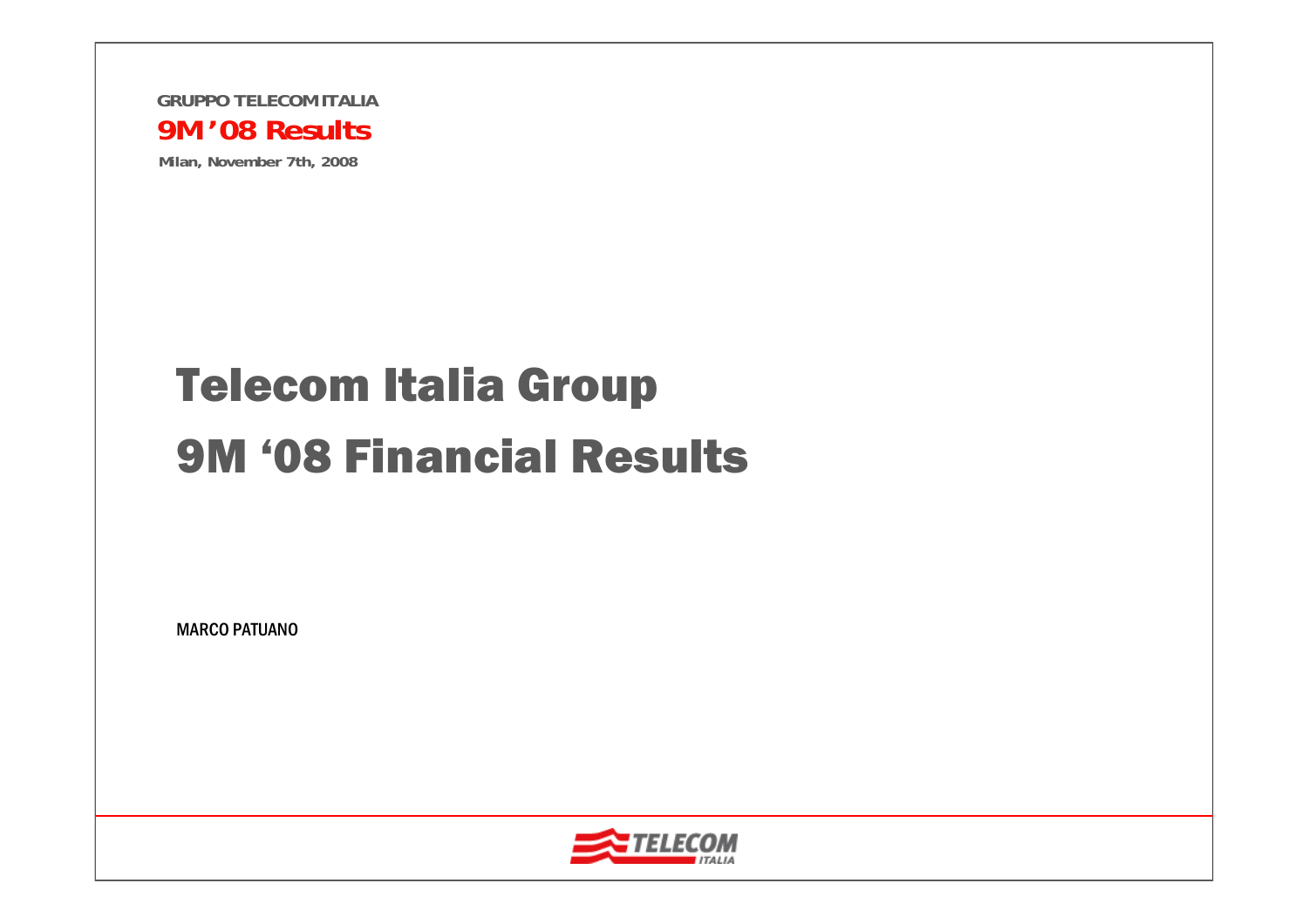### Safe Harbour

These presentations contain statements that constitute forward-looking statements within the meaning of the Private Securities Litigation Reform Act of 1995. These statements appear in a number of places in this presentation and include statements regarding the intent, belief or current expectations of the customer base, estimates regarding future growth in the different business lines and the global business, market share, financial results and other aspects of the activities and situation relating to the Company.

Such forward looking statements are not guarantees of future performance and involve risks and uncertainties, and actual results may differ materially from those in the forward looking statements as a result of various factors. Analysts are cautioned not to place undue reliance on those forward looking statements, which speak only as of the date of this presentation. Telecom Italia Spa undertakes no obligation to release publicly the results of any revisions to these forward looking statements which may be made to reflect events and circumstances after the date of this presentation, including, without limitation, changes in Telecom Italia Spa business or acquisition strategy or to reflect the occurrence of unanticipated events. Analysts and investors are encouraged to consult the Company's Annual Report on Form 20-F as well as periodic filings made on Form 6-K, which are on file with the United States Securities and Exchange Commission.

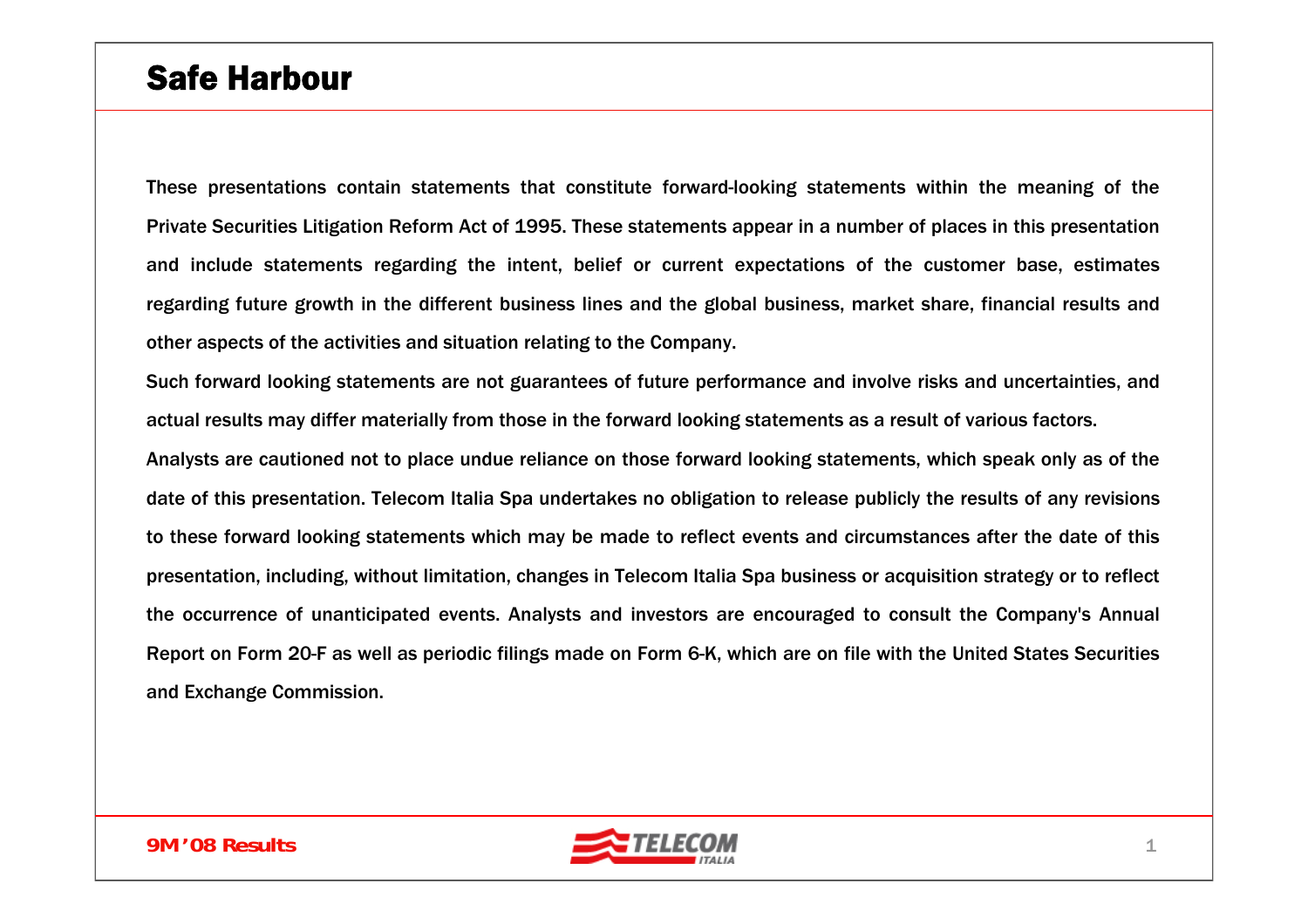### Improving Trend on Revenues and EBITDA

- **Confirmed the improving trend on organic Revenues:** 
	- Mobile reverses the trend in retail revenues posting a positive performance yoy: +0.9% in September
	- Wireline: September -1.3% organic, 3Q -3.1% vs. -5.5% of 2Q08 and -5.9% of IQ
- ▶ Organic EBITDA Margin in 3Q equal to 41.0%, broadly stable vs. 2007 (+0.2pp, trend reversed)
- ▶ Cost efficiency programs on the domestic side
- ▶ TIM Brazil achieved 24.7% of EBITDA Margin in 3Q, gaining 6.2pp vs 3Q 2007
- Þ. Reduction of the operating income and a more negative balance on net financial charges (above all the devaluation of the Sofora option) drive down Net Income
- **Positive cash flow has been finalized to debt reduction**
- Increased liquidity position from Euro 4.6 bln in June to Euro 5.8 bln in September
- $\blacktriangleright$  Strong financial discipline, access to incentive financing and cautious liquidity management represent a significant insurance against the actual high volatility of capital markets



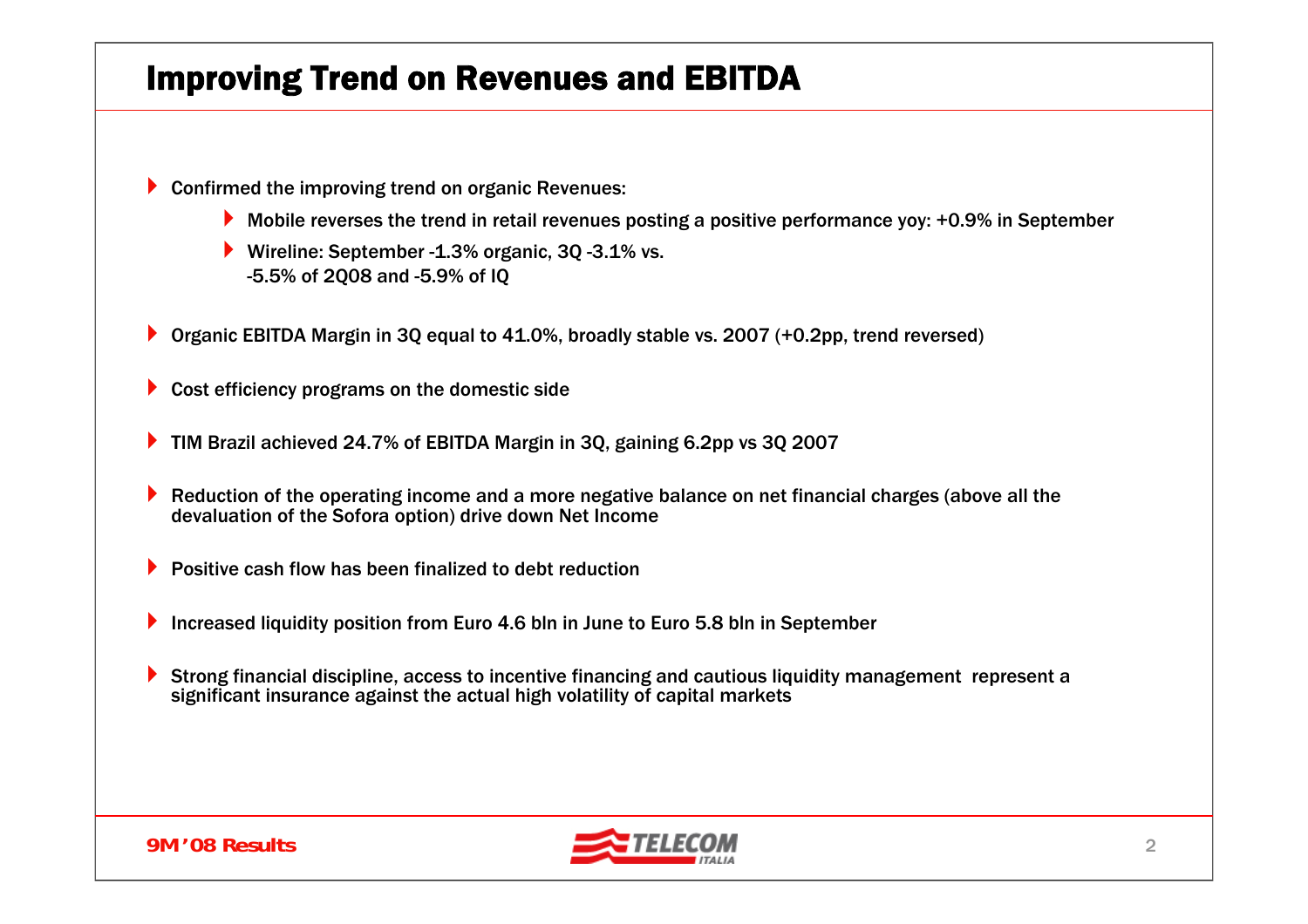#### Solid 3Q Results: Resilient Business

| € MIn                         | 9M '08<br><b>Reported</b> | 9M '07<br>Reported (*) | <b>YoY</b><br><b>Reported</b> | <b>YoY</b><br>Organic (**) |
|-------------------------------|---------------------------|------------------------|-------------------------------|----------------------------|
| <b>Revenues</b>               | 22,399                    | 23,004                 | $-2.6\%$                      | $-3.0\%$                   |
| Ebitda                        | 8,622                     | 9,484                  | $-9.1%$                       | $-6.0%$                    |
| Ebitda margin                 | 38.5%                     | 41.2%                  | $-2.7$ pp                     | $-1.3$ pp                  |
| <b>Ebit</b>                   | 4,204                     | 5,287                  | $-20.5%$                      | $-14.7\%$                  |
| Ebit margin                   | 18.8%                     | 23.0%                  | $-4.2$ pp                     | $-2.8pp$                   |
| Net Income<br>post minorities | 1,770                     | 2,220                  | $-20.3%$                      |                            |
| Capex                         | 3,967                     | 3,595                  | $+372$                        |                            |
| <b>Net Debt</b>               | 35,770                    | 37,443                 | -1.7 € bln                    |                            |

| <b>30 '08</b><br><b>Reported</b> | YoY<br>Reported | YoY<br>Organic $(**)$ |
|----------------------------------|-----------------|-----------------------|
| 7,561                            | $-1.4%$         | $-1.5%$               |
| 3,087                            | $-2.0%$         | $-1.3%$               |
| 40.8%                            | $-0.3$ pp       | $+0.2pp$              |
| 1,596                            | $-7.9%$         | $-6.4%$               |
| 21.1%                            | $-1.5$ pp       | $-1.1$ pp             |
| 630                              |                 |                       |
| 1,011                            | $-172$          |                       |
|                                  |                 |                       |

*(\*) Pro-forma figures (Liberty Surf Group considered as a Discontinued Operation).*

*(\*\*) Excluding changes in consolidation area, exchange rate impact and other non organic items.* 



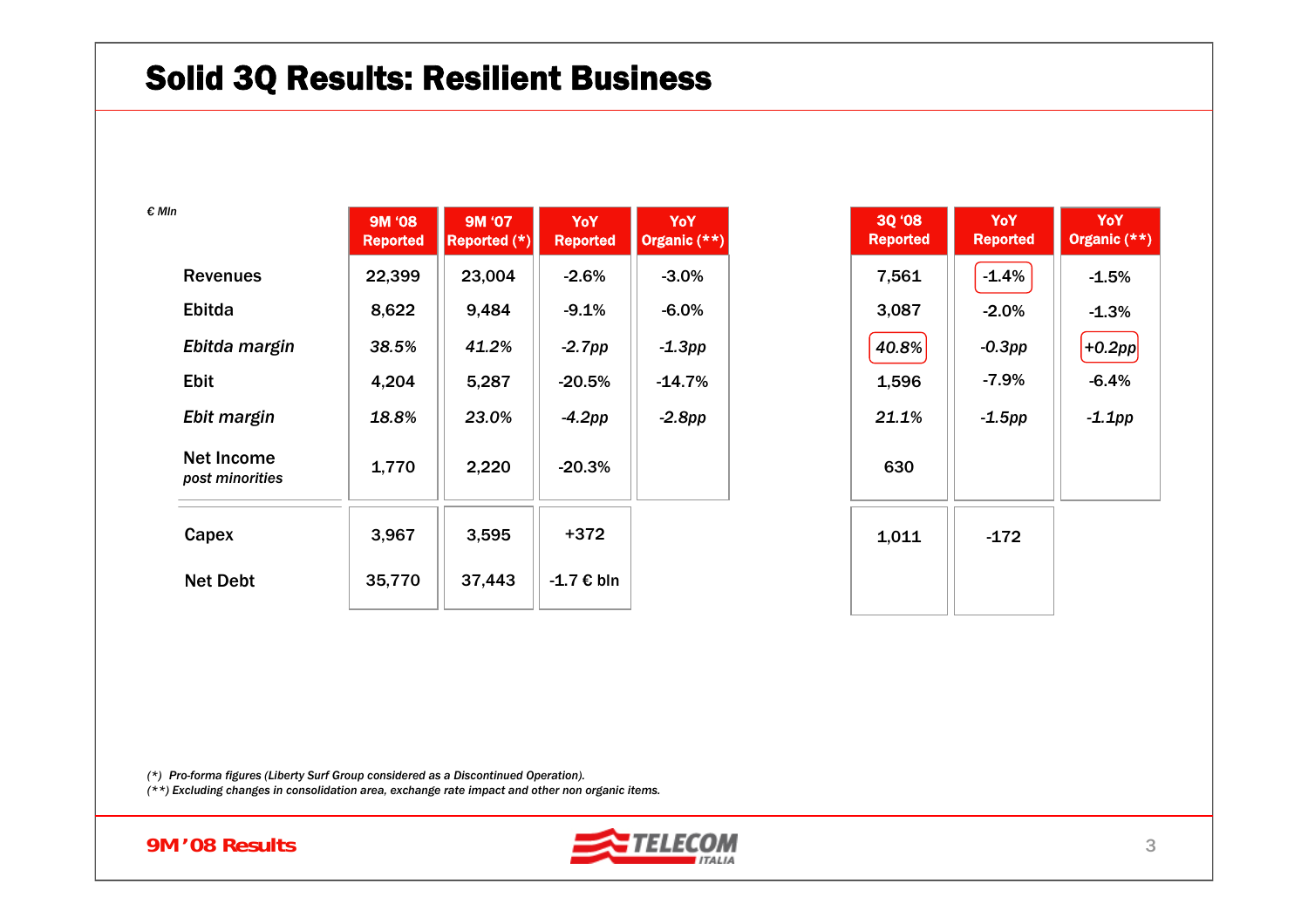#### Trend Improved on Organic Main Results





#### EBITDA Margin and EBIT Margin



*(\*) Pro-forma (Liberty Surf Group considered as a Discontinued Operation)*

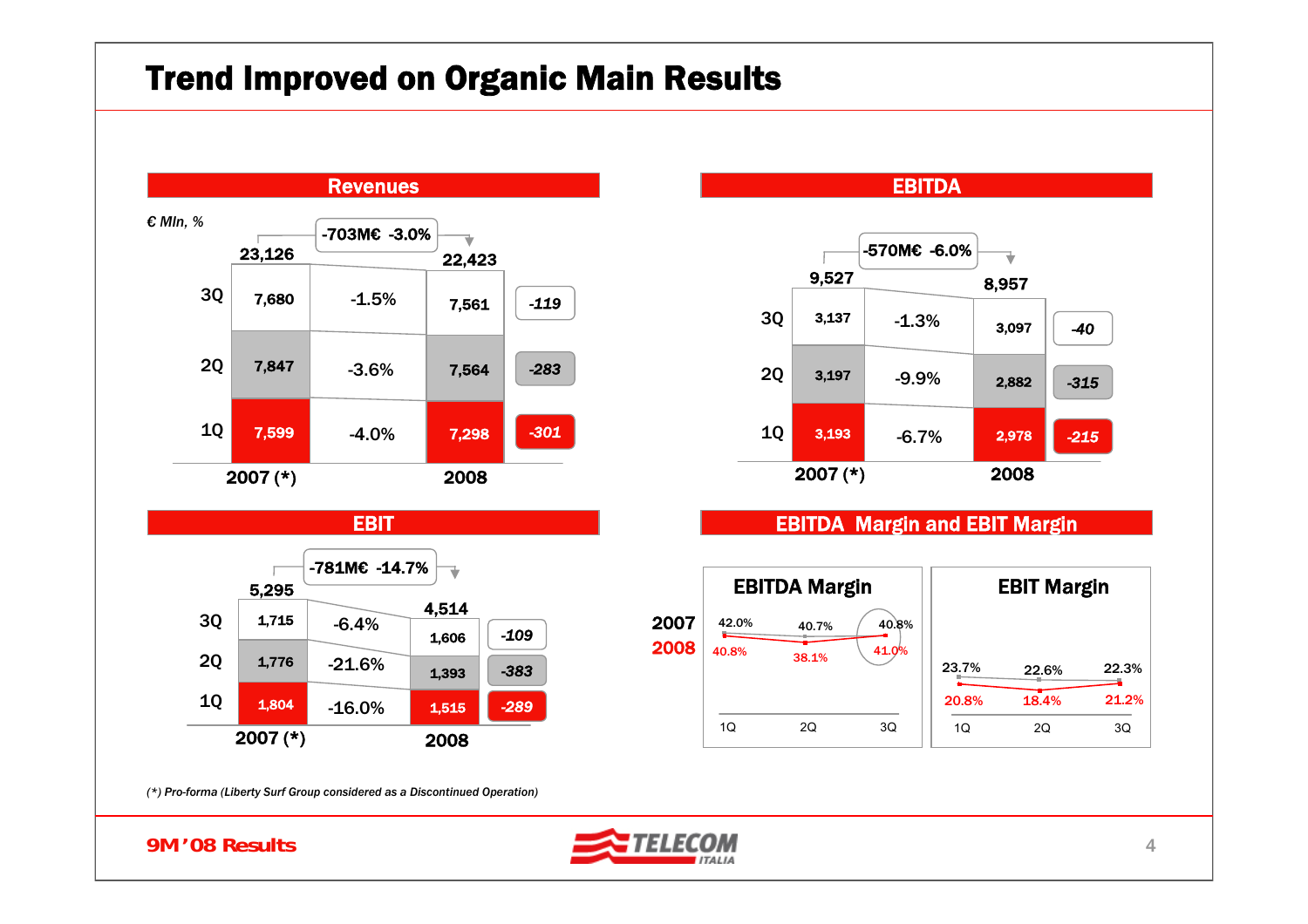

*(\*) Pro-forma figures (Liberty Surf Group considered as a discontinued operation).*

(\*\*) Discontinuities on Revenues -757M€: Bersani Decree -125M€ (net of elasticity effect), Termination F2M -190M€ (Wireline -75M€, Mobile -145M€, Intercompany +30M€), Int'l Roaming cut (Reding)-157M€, Repricing for NRA Obligation (Bitstream, Unbundling Local Loop, Shared Access)-71M€, Roaming Renegotiation with H3G-49M€, Carry forward of Int'l Wholesale -166M€.



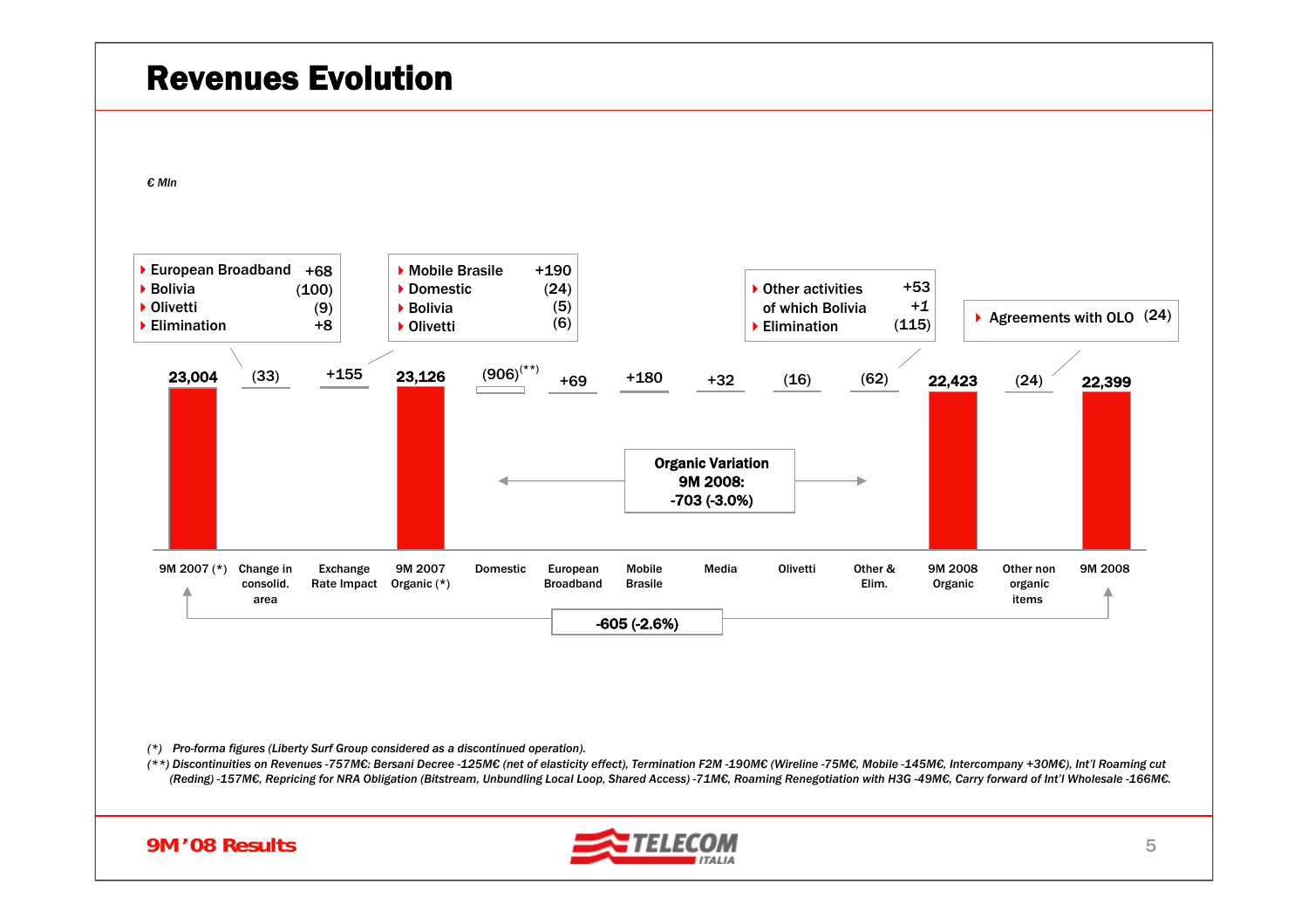#### EBITDA Evolution

*€ Mln*



*(\*) Pro-forma figures (Liberty Surf Group considered as a discontinued operation).*

(\*\*) Discontinuities on EBITDA -436M€: Bersani Decree -125M€ (net of elasticity effect), Termination F2M -94M€ (Mobile), Int'l Roaming cut (Reding) -98M€, Repricing for NRA Obligation *(Bitstream, Unbundling Local Loop, Shared Access) -71M€, Roaming Renegotiation with H3G -49M€.*

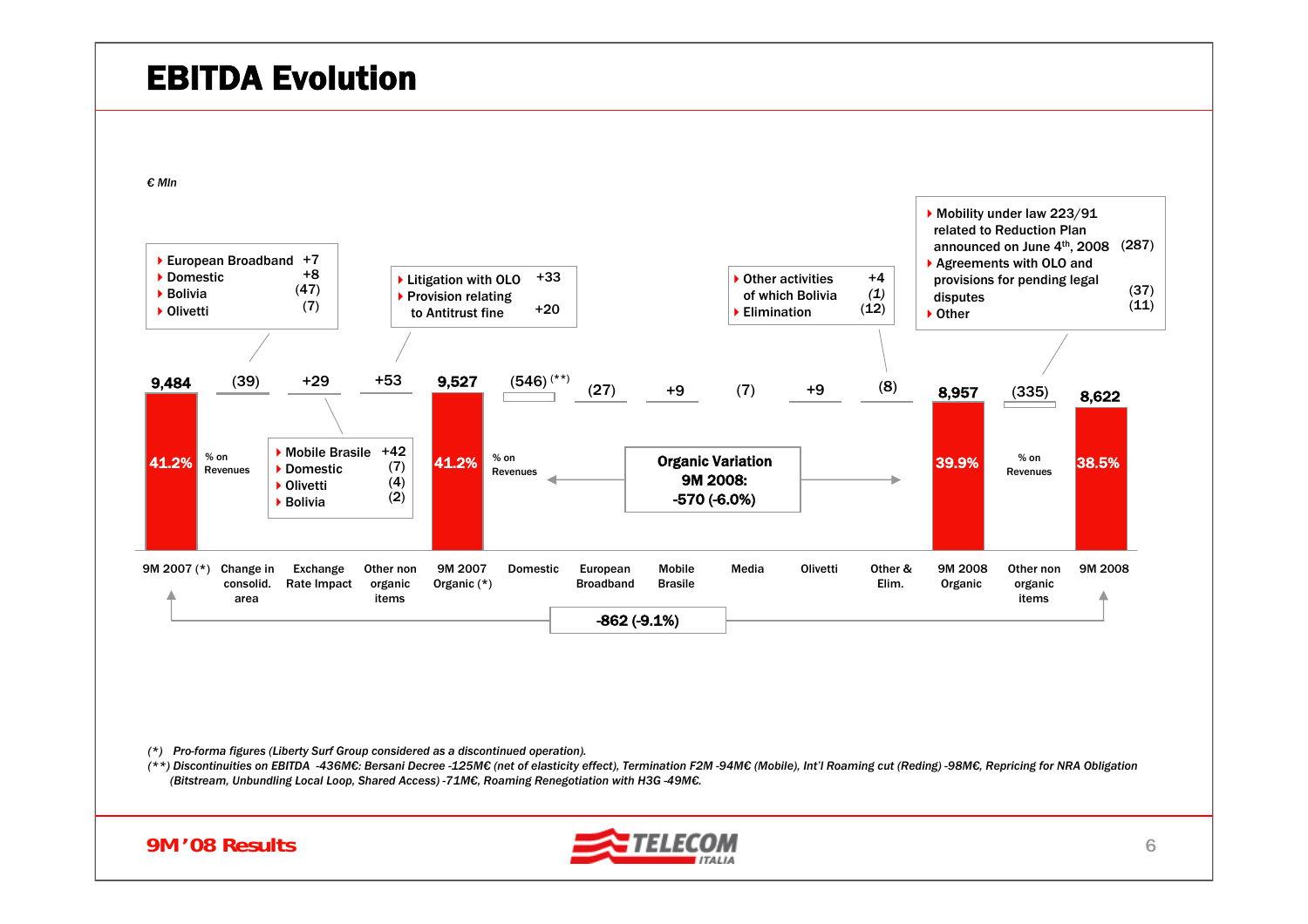#### Net Income Evolution

*€ Mln*





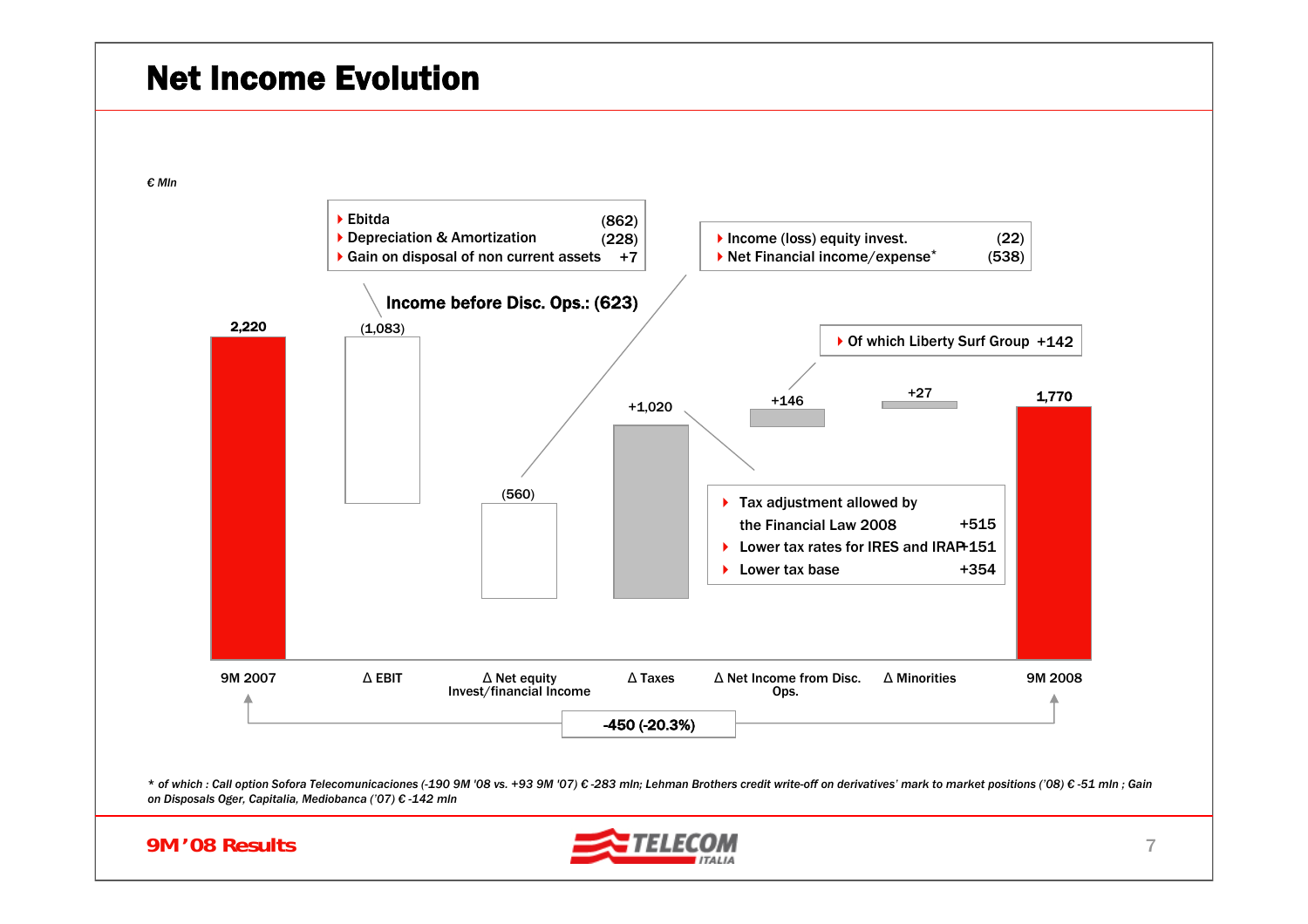#### Operating Free Cash Flow: Working on Fundamentals

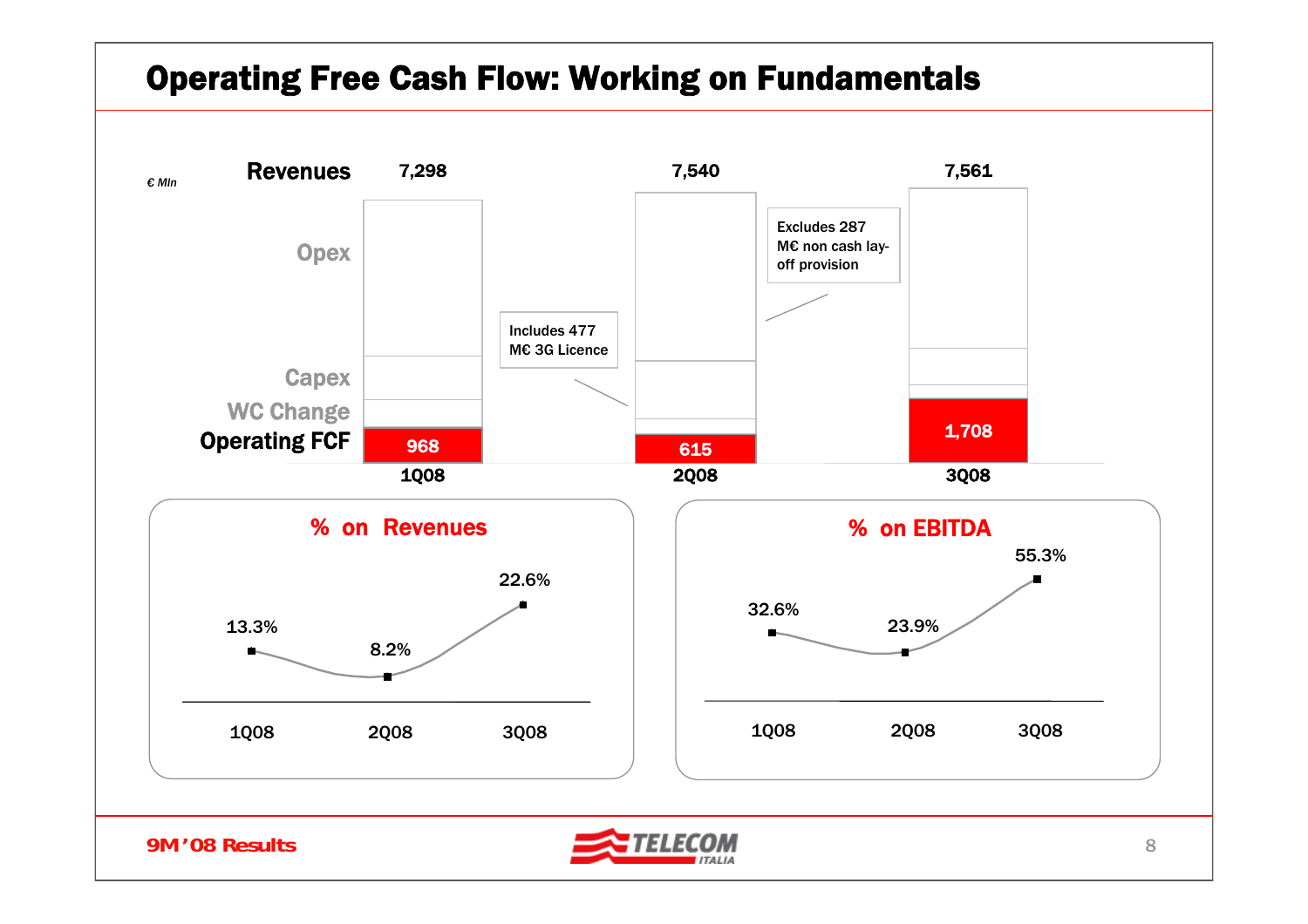#### Net Debt Evolution



9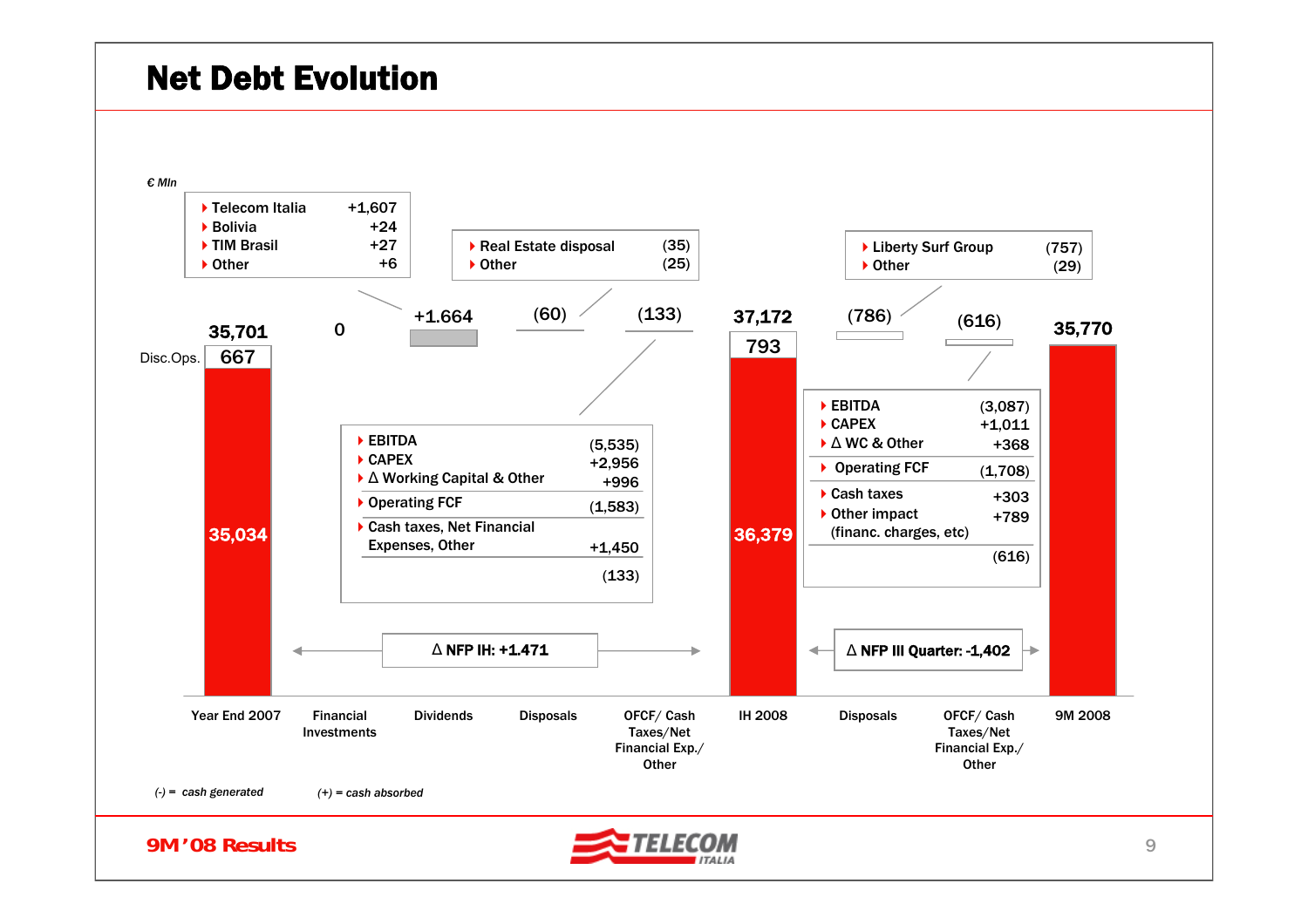### Well Diversified and Hedged Debt



#### Maturities and risk management

- ▶ Average bond maturity: 8.28 years
- ▶ Fixed rate portion on gross debt approximately 72%
- ▶ Around 42% of outstanding bonds is denominated in USD, GBP and YEN and is fully hedged
- ▶ Cost of debt: approximately 5.9%

|                                               |   | <b>Liquidity margin</b>                                                                                               |                     |
|-----------------------------------------------|---|-----------------------------------------------------------------------------------------------------------------------|---------------------|
| € bln                                         |   |                                                                                                                       |                     |
| 5.8                                           | ÷ | 6.5                                                                                                                   | 12.3                |
| Out of € $7.1$ bln<br><b>Financial Assets</b> |   | Undrawn portion of $\epsilon$ 8,0 bln<br><b>Revolving Committed Credit</b><br><b>Facility maturing in August 2014</b> | Liquidity<br>margin |

*(1) of which non current liabilities € 11,151 mln and current liabilities € 1,336 mln*

(\*) Including the current portion of non current liabilities (maturing within 12 months) for  $\epsilon$  6,334 mln (of which bonds  $\epsilon$  5,193 mln and other  $\epsilon$  1,141 mln)



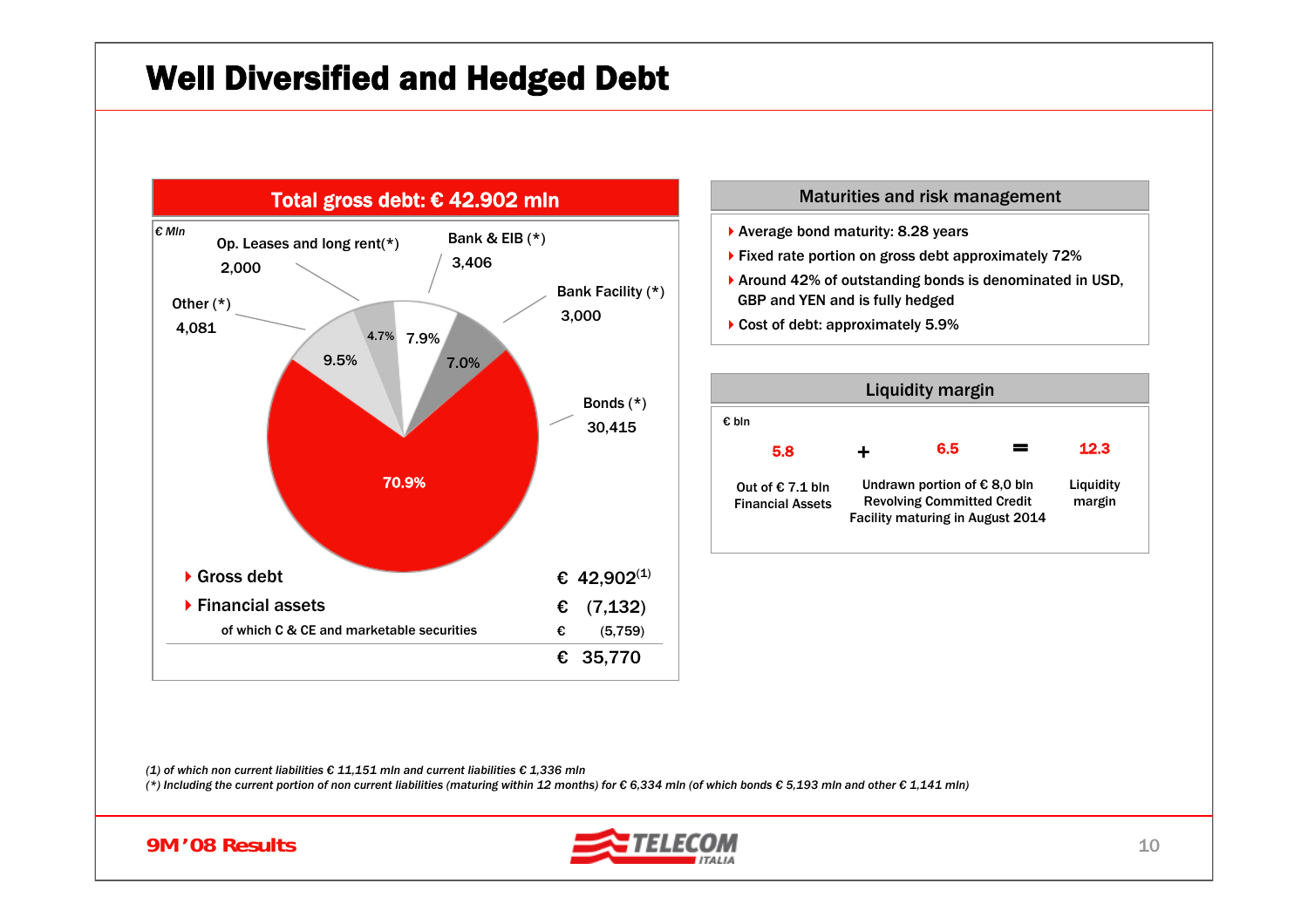### Liquidity Margin: robust on both components

Group Liquidity – excluding Brazil– stands at € 5.3 bln out of which:

- $\triangleright$   $\epsilon$  4.8 bln is held through time deposits:
	- Placed with 24 banks of which 87% are rated AA or higher and the balance is rated A
	- Maximum size of a deposits is € 389 mln, average size is €200 mln
	- Maximum tenor is 3 months
- € 0.5 bln is held through current account, Euro Commercial Paper and other marketable securities issued by highly rated issuers

Brazilian Liquidity stands at  $\epsilon$  0.5 bln and is held mainly through Certificate of Deposit with banks (82% of which have a AA or higher Brazilian rating).

Starting from October 1<sup>st</sup>, 2008 a portion of time deposits has been turned into *repos* on Government bonds in order to further enhance liquidity profile

#### Liquidity position: € 5.8 bln 2014 Revolving Facility: € 8 bln (€ 6.5 bln undrawn)

- ▶ 33 international banks participate in the Facility
- Average commitment is € 242 mln
- ▶ 52% of banks participating in the facility have a AA rating or higher, banks with a A rating account for an additional 45%
- ▶ No Material Adverse Change or other clauses or covenants can prevent further drawings or cause withdrawal of the line

Notwithstanding current difficult environment TI continues funding in alternative, various tools preserving ample cash & bank lines cushion into 2009

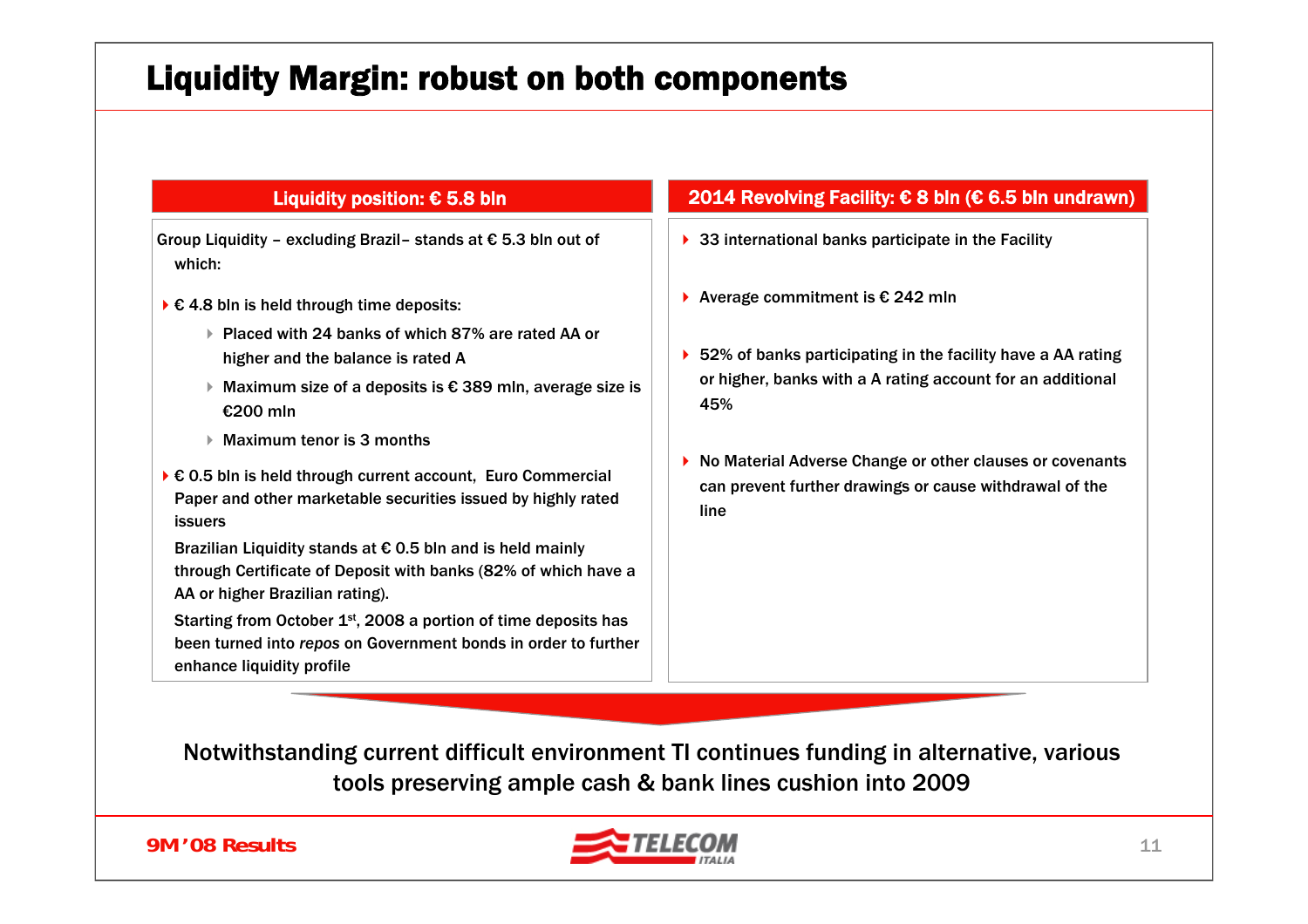

(1) € 40,575 mln is the nomimal amount of outstanding medium-long term debt. By adding IAS adjustments (€ 992 mln) and current liabilities (€ 1,336) a gross debt figure of € 42,902 *mln is reached.*

NB. Debt maturities are net of €170 mln (face value) of repurchased own bonds (TI Spa €850 mln 5.25% Notes due 2055) and €26.2 mln (face value) of repurchased own bonds (TI Spa *e 750 mln 4.75% Notes due 2014)*



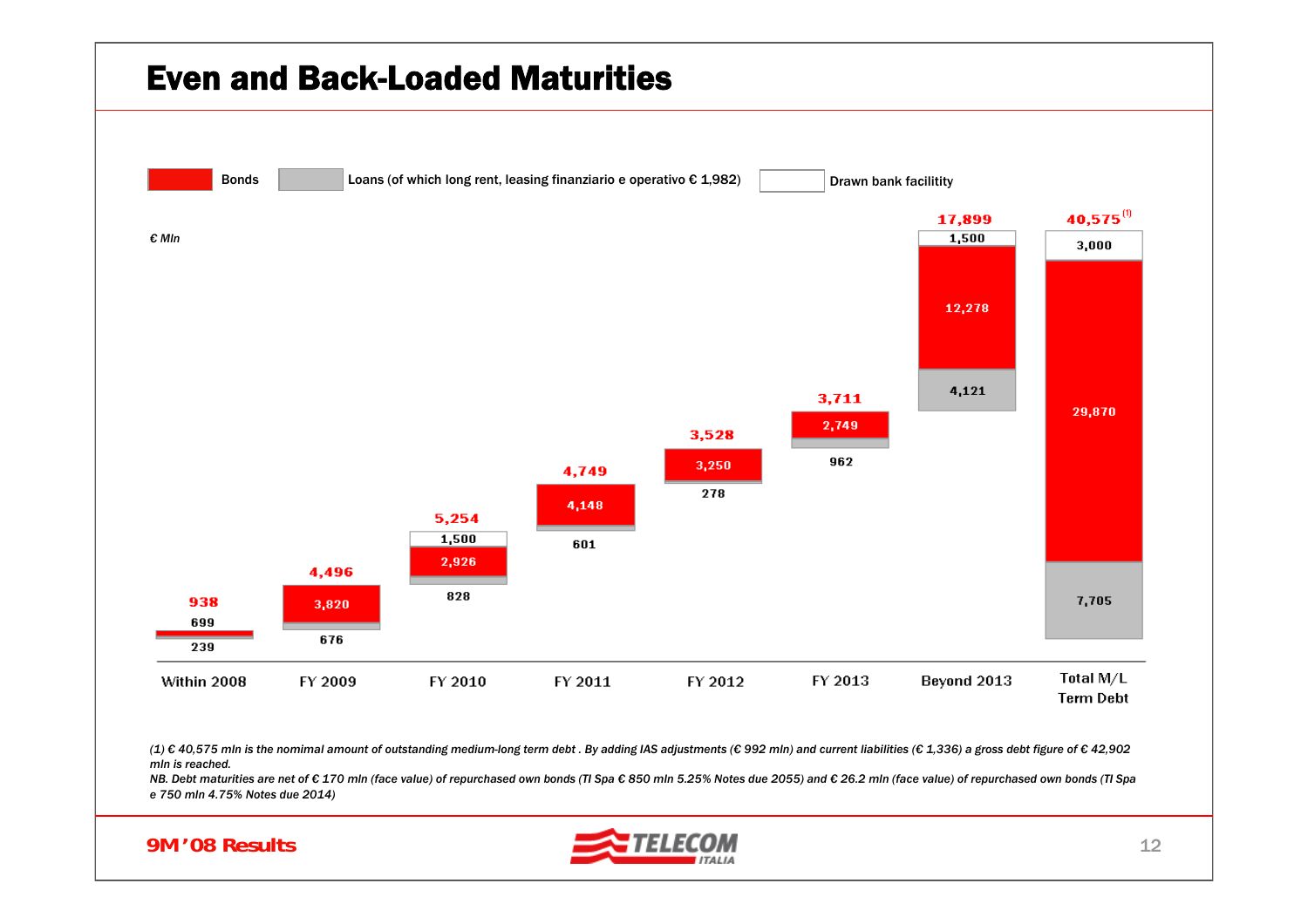# Appendix



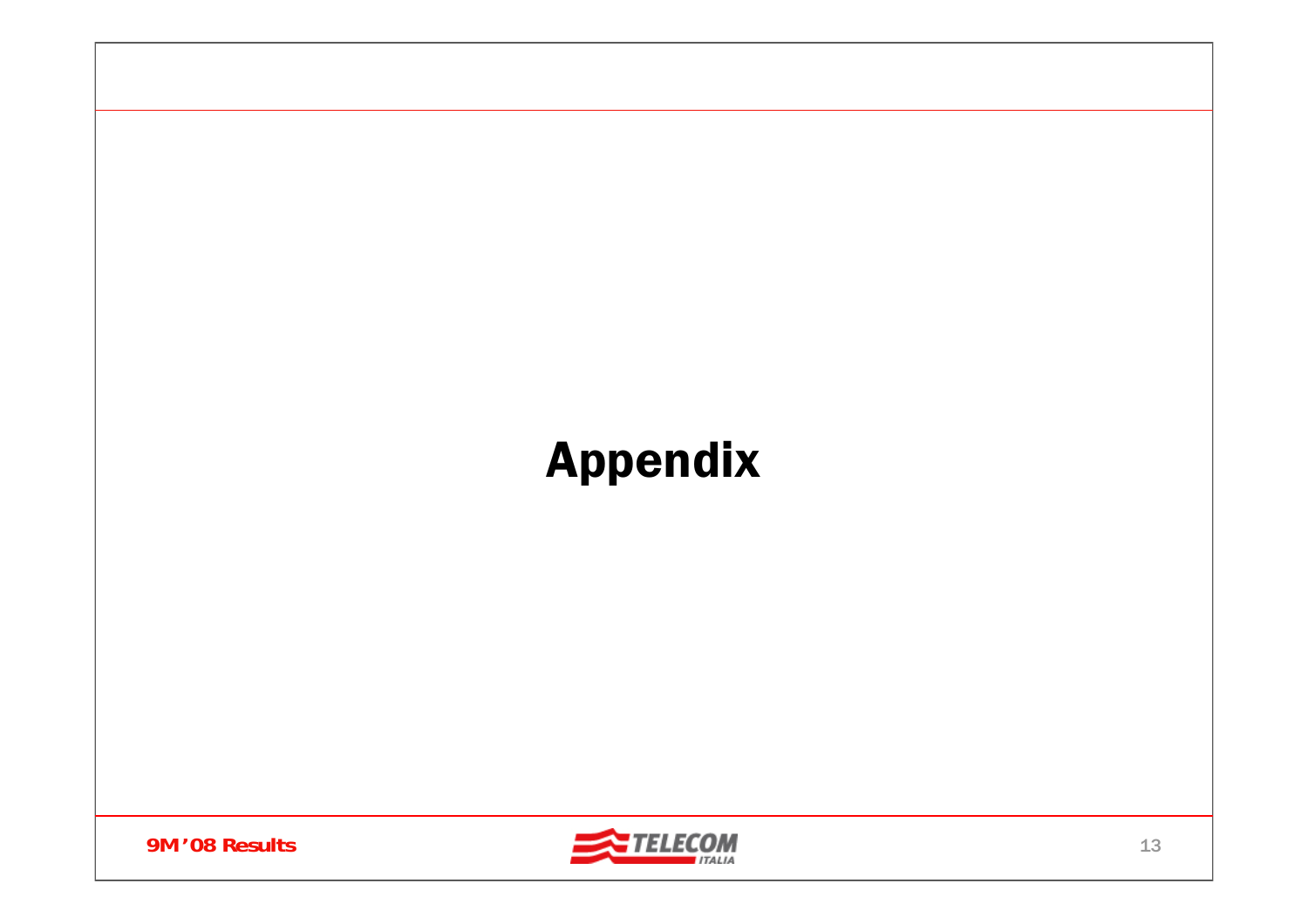#### EBIT Evolution





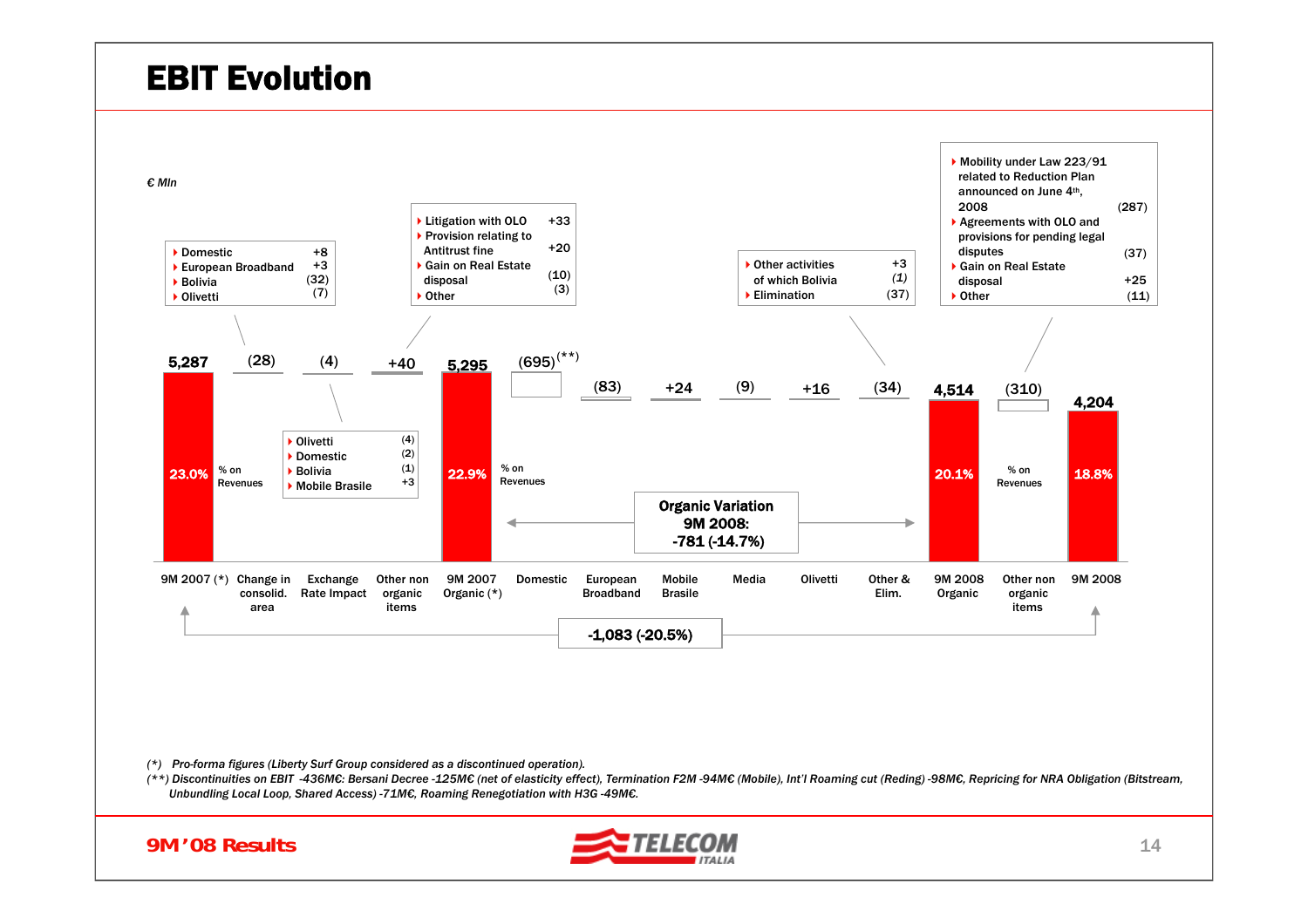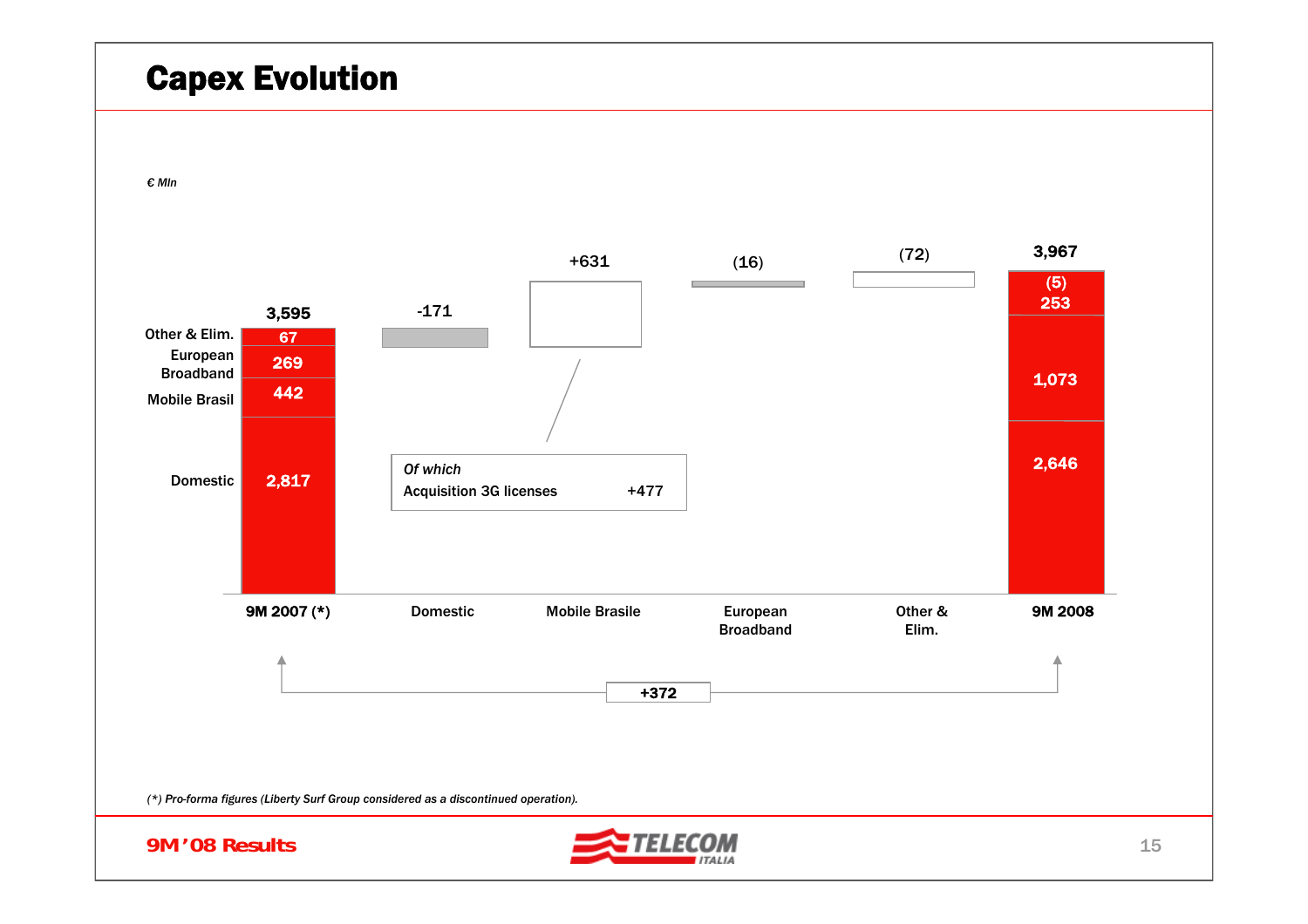## TI Group – Profit and Loss

|                                                         |                | I Quarter      |              | <b>Il Quarter</b> |                |                |                 |                          | <b>III Quarter</b> |                | 9 Months     |        |                |                |              |        |
|---------------------------------------------------------|----------------|----------------|--------------|-------------------|----------------|----------------|-----------------|--------------------------|--------------------|----------------|--------------|--------|----------------|----------------|--------------|--------|
| <b>Euro Min</b>                                         | 2008           | $2007$ (*)     | $\Delta$ Abs | Δ%                | 2008           | $2007$ (*)     | $\triangle$ Abs | Δ%                       | 2008               | $2007$ (*)     | $\Delta$ Abs | Δ%     | 2008           | $2007$ (*)     | $\Delta$ Abs | Δ%     |
| <b>REVENUES</b>                                         | 7.298          | 7.475          | (177)        | (2,4)             | 7.540          | 7.862          | (322)           | (4,1)                    | 7.561              | 7.667          | (106)        | (1,4)  | 22.399         | 23,004         | (605)        | (2,6)  |
| <b>Other Operating Income</b>                           | 94             | 73             | 21           | 28,8              | 64             | 91             | (27)            | (29,7)                   | 70                 | 82             | (12)         | (14,6) | 228            | 246            | (18)         | (7,3)  |
| <b>TOTAL REVENUES &amp; OTHER INCOME</b>                | 7.392          | 7.548          | (156)        | (2.1)             | 7.604          | 7.953          | (349)           | (4.4)                    | 7.631              | 7.749          | (118)        | (1.5)  | 22.627         | 23.250         | (623)        | (2,7)  |
| Total Purchases of materials and external services      | (3.149)        | (3.165)        | 16           | (0,5)             | (3.461)        | (3.574)        | 113             | (3,2)                    | (3.424)            | (3.378)        | (46)         | (1,4)  | (10.034)       | (10.117)       | 83           | 0,8    |
| Personnel                                               | (991)          | (997)          | 6            | (0,6)             | (1.283)        | (896)          | (387)           | 43,2                     | (895)              | (886)          | (9)          | (1,0)  | (3.169)        | (2.779)        | (390)        | (14,0) |
| Other operating costs                                   | (449)          | (373)          | (76)         | 20.4              | (416)          | (451)          | 35              | (7,8)                    | (395)              | (496)          | 101          | 20.4   | (1.260)        | (1.320)        | 60           | 4,5    |
| <b>Capitalized Cost and Others</b>                      | 163            | 165            | (2)          | (1,2)             | 125            | 125            | 0               | 0.0                      | 170                | 160            | 10           | 6.3    | 458            | 450            | 8            | 1,8    |
| <b>EBITDA</b><br>% on Revenues                          | 2.966<br>40.6% | 3.178<br>42,5% | (212)        | (6,7)             | 2.569<br>34,1% | 3.157<br>40,2% | (588)           | (18,6)                   | 3.087<br>40,8%     | 3.149<br>41,1% | (62)         | (2,0)  | 8.622<br>38,5% | 9.484<br>41,2% | (862)        | (9,1)  |
| Depreciation & Amortization                             | (1.463)        | (1.373)        | (90)         | 6,6               | (1.489)        | (1.420)        | (69)            | 4,9                      | (1.485)            | (1.416)        | (69)         | (4, 9) | (4.437)        | (4.209)        | (228)        | (5,4)  |
| Writedowns and revaluations of non current assets       | 0              | 0              | 0            |                   | (1)            | 0              | (1)             | $\overline{\phantom{a}}$ | (5)                | 0              | (5)          |        | (6)            | 0              | (6)          |        |
| Gains/losses of non current assets realization          | 25             | 12             | 13           | 108.3             | 1              | 0              | 1               |                          | (1)                | $\mathbf 0$    | (1)          |        | 25             | 12             | 13           | 108.3  |
| <b>EBIT</b><br>% on Revenues                            | 1.528<br>20.9% | 1.817<br>24.3% | (289)        | (15.9)            | 1.080<br>14.3% | 1.737<br>22.1% | (657)           | (37,8)                   | 1.596<br>21,1%     | 1.733<br>22.6% | (137)        | (7.9)  | 4.204<br>18,8% | 5.287<br>23,0% | (1.083)      | (20,5) |
| Income (loss) equity invest, valued equity method       | 19             | 29             | (10)         |                   | 18             | 29             | (11)            |                          | 16                 | 17             | (1)          |        | 53             | 75             | (22)         |        |
| Net Financial Income / (Expenses)                       | (598)          | (450)          | (148)        |                   | (618)          | (519)          | (99)            |                          | (747)              | (456)          | (291)        |        | (1.963)        | (1.425)        | (538)        |        |
| Income before Taxes & Discontinued Op.<br>% on Revenues | 949<br>13.0%   | 1.396<br>18.7% | (447)        |                   | 480<br>6.4%    | 1.247<br>15,9% | (767)           |                          | 865<br>11,4%       | 1.294<br>16.9% | (429)        |        | 2.294<br>10,2% | 3.937<br>17.1% | (1.643)      |        |
| Taxes                                                   | (392)          | (561)          | 169          |                   | 219            | (457)          | 676             |                          | (362)              | (537)          | 175          |        | (535)          | (1.555)        | 1.020        |        |
| Income before Discontinued Op.                          | 557            | 835            | (278)        |                   | 699            | 790            | (91)            |                          | 503                | 757            | (254)        |        | 1.759          | 2.382          | (623)        |        |
| Net income (loss) of assets disposed                    | (75)           | (60)           | (15)         |                   | (73)           | (63)           | (10)            |                          | 120                | (51)           | 171          |        | (28)           | (174)          | 146          |        |
| <b>Net Income (ante Minorities)</b><br>% on Revenues    | 482<br>6.6%    | 775<br>10.4%   | (293)        |                   | 626<br>8.3%    | 727<br>9.2%    | (101)           |                          | 623<br>8.2%        | 706<br>9,2%    | (83)         |        | 1.731<br>7.7%  | 2.208<br>9.6%  | (477)        |        |
| <b>Minorities</b>                                       | 19             | $\Omega$       | 19           |                   | 13             | (2)            | 15              |                          | $\overline{7}$     | 14             | (7)          |        | 39             | 12             | 27           |        |
| <b>Net Income (post Minorities)</b><br>% on Revenues    | 501<br>6.9%    | 775<br>10,4%   | (274)        |                   | 639<br>8.5%    | 725<br>9.2%    | (86)            |                          | 630<br>8.3%        | 720<br>9.4%    | (90)         |        | 1.770<br>7.9%  | 2.220<br>9.7%  | (450)        |        |

*(\*) Pro-forma figures (Liberty Surf Group considered as a discontinued operation).*

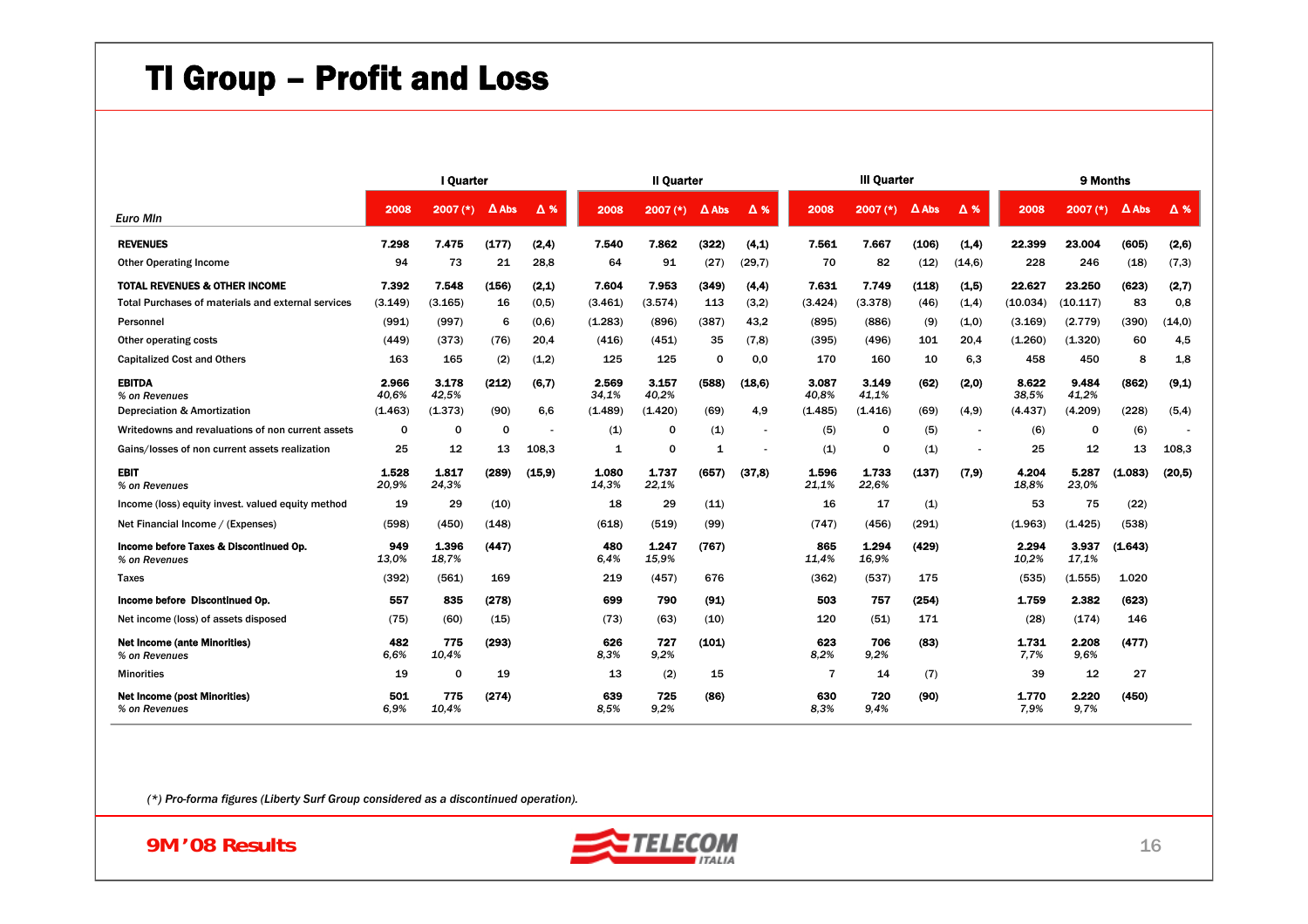### TI Group – Balance Sheet

|                                             | 9 Months | <b>Full Year</b> |
|---------------------------------------------|----------|------------------|
| <b>Euro Min</b>                             | 2008     | $2007$ (*)       |
| <b>Intangible Assets</b>                    | 50.821   | 50.921           |
| <b>Tangible Assets</b>                      | 16.026   | 16.788           |
| <b>Financial Assets</b>                     | 760      | 921              |
| <b>Deferred Tax Assets</b>                  | 154      | 247              |
| <b>TOTAL NET ASSETS</b>                     | 67.761   | 68.877           |
| <b>Working Capital</b>                      | (2.796)  | (3.942)          |
| <b>Total net inventories</b>                | 362      | 307              |
| Total net trade accounts receivable         | 6.508    | 7.316            |
| Trade accounts payable                      | (5.645)  | (7.733)          |
| Other current assets/liabilities            | (3.229)  | (3.170)          |
| <b>Total Reserves within 12 months</b>      | (792)    | (662)            |
| <b>Severance Indemnities</b>                | (1.359)  | (1.151)          |
| <b>Other Allowances</b>                     | (1.093)  | (1.601)          |
| No fin. assets/liabilities of Disc. Ops.    | 9        | 503              |
| <b>NET INVESTED CAPITAL</b>                 | 62.522   | 62.686           |
| <b>Shareholders Equity</b>                  | 26.752   | 26.985           |
| <b>Net Financial Position</b>               | 35.770   | 35.701           |
| Net Financial Position of Disc. Ops.        | 0        | 667              |
| Net Financial Position excluding Disc. Ops. | 35.770   | 35.034           |
| <b>Euro Min</b>                             | 2008     | $2007$ (*)       |
| <b>INVESTMENTS</b>                          |          |                  |
| <b>Capital Expenditures</b>                 | 3.967    | 5.370            |
| <b>Financial Investments</b>                | 1        | 635              |
| <b>TOTAL</b>                                | 3.968    | 6.005            |

*(\*) Pro-forma figures (Liberty Surf Group considered as a discontinued operation).*

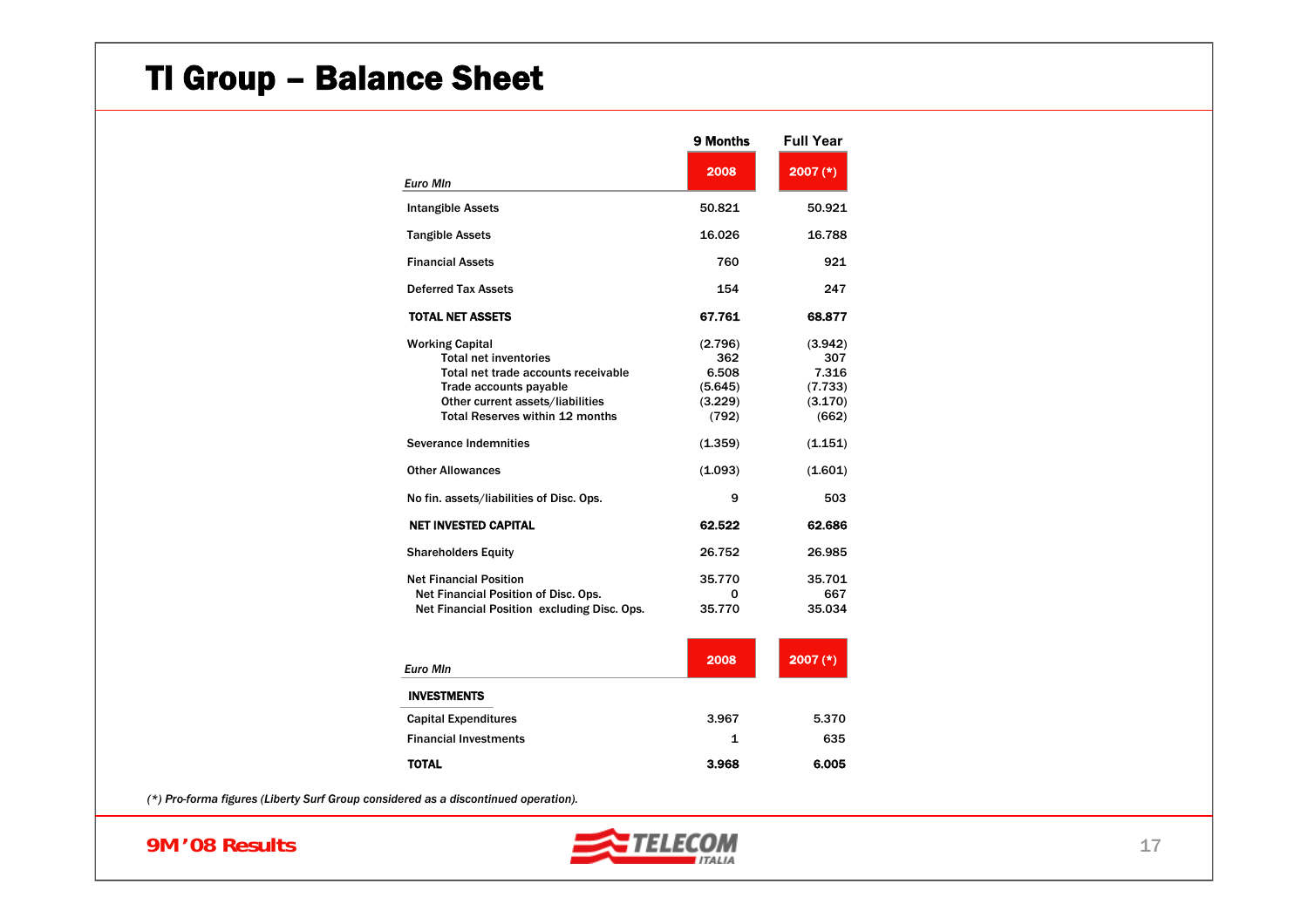### TI Group – Main Results by BU (Reported Figures)

| <b>Euro min</b>         | l Quarter |                |                 |            |       |               | <b>III Quarter</b> |            | 9 Months |                         |              |            |        |                         |              |            |
|-------------------------|-----------|----------------|-----------------|------------|-------|---------------|--------------------|------------|----------|-------------------------|--------------|------------|--------|-------------------------|--------------|------------|
| <b>REVENUES</b>         | 2008      | $7(*)$<br>2007 | $\triangle$ Abs | $\Delta\%$ | 2008  | 2007<br>$(*)$ | $\triangle$ Abs    | $\Delta\%$ | 2008     | 2007<br>$^{\prime}$ (*) | $\Delta$ Abs | $\Delta$ % | 2008   | 2007<br>$^{\prime}$ (*) | $\Delta$ Abs | $\Delta$ % |
| <b>Domestic</b>         | 5.619     | 6.009          | $-390$          | (6, 5)     | 5.801 | 6.173         | $-372$             | (6,0)      | 5.734    | 5.926                   | $-192$       | (3,2)      | 17.154 | 18.108                  | $-954$       | (5,3)      |
| European broadband      | 323       | 216            | 107             | 49.5       | 319   | 296           | 23                 | 7.8        | 319      | 312                     |              | 2.2        | 961    | 824                     | 137          | 16,6       |
| Hansenet                | 303       | 198            | 105             | 53.0       | 298   | 278           | 20                 | 7.2        | 298      | 291                     |              | 2.4        | 899    | 767                     | 132          | 17.2       |
| <b>Mobile Brasile</b>   | 1.224     | 1.100          | 124             | 11.3       | 1.313 | 1.222         | 91                 | 7.4        | 1.436    | 1.281                   | 155          | 12.1       | 3.973  | 3.603                   | 370          | 10,3       |
| Media                   | 74        | 58             | 16              | 27.6       | 74    | 67            |                    | 10,4       | 62       | 53                      | 9            | 17.0       | 210    | 178                     | 32           | 18,0       |
| Olivetti                | 83        | 83             | 0               | 0.0        | 97    | 109           | $-12$              | (11,0)     | 72       | 91                      | $-19$        | (20.9)     | 252    | 283                     | $-31$        | (11,0)     |
| <b>Other Activities</b> | 76        | 60             | 16              | 26.7       | 22    | 49            | $-27$              | (55, 1)    | 16       | 57                      | $-41$        | (71.9)     | 114    | 166                     | $-52$        | (31,3)     |
| <b>Bolivia</b>          | 52        | 56             | -4              | (7,1)      | 0     | 46            | -46                | (100.0)    |          | 54                      | -54          | (100.0)    | 52     | 156                     | $-104$       | (66, 7)    |
| Elim.                   | $-101$    | -51            | $-50$           |            | $-86$ | -54           | $-32$              |            | $-78$    | $-53$                   | $-25$        |            | $-265$ | $-158$                  | $-107$       |            |
| <b>TI Group</b>         | 7.298     | 7.475          | $-177$          | (2, 4)     | 7.540 | 7.862         | $-322$             | (4,1)      | 7.561    | 7.667                   | $-106$       | (1,4)      | 22.399 | 23.004                  | $-605$       | (2,6)      |

|                         |       | I Quarter               |                 |            |       |            | <b>III Quarter</b> |            |       | 9 Months   |              |             |       |            |              |            |
|-------------------------|-------|-------------------------|-----------------|------------|-------|------------|--------------------|------------|-------|------------|--------------|-------------|-------|------------|--------------|------------|
| <b>EBITDA</b>           | 2008  | 2007<br>$^{\prime}$ (*) | $\triangle$ Abs | $\Delta\%$ | 2008  | $2007$ (*) | Δ Abs              | $\Delta\%$ | 2008  | $2007$ (*) | $\Delta$ Abs | $\Delta$ %  | 2008  | $2007$ (*) | $\Delta$ Abs | $\Delta$ % |
| <b>Domestic</b>         | 2.667 | 2.853                   | $-186$          | (6, 5)     | 2.264 | 2.766      | $-502$             | (18,1)     | 2.682 | 2.821      | $-139$       | (4,9)       | 7.613 | 8.440      | $-827$       | (9,8)      |
| European broadband      | 61    | 54                      |                 | 13,0       | 58    | 74         | $-16$              | (21, 6)    | 73    | 84         | $-11$        | (13,1)      | 192   | 212        | $-20$        | (9,4)      |
| Hansenet                | 59    | 49                      | 10              | 20.4       | 56    | 69         | $-13$              | (18, 8)    | 70    | 79         | -9           | (11,4)      | 185   | 197        | $-12$        | (6,1)      |
| <b>Mobile Brasile</b>   | 242   | 269                     | $-27$           | (10,0)     | 279   | 316        | $-37$              | (11,7)     | 354   | 239        | 115          | 48.1        | 875   | 824        | 51           | 6.2        |
| Media                   | $-21$ | $-11$                   | $-10$           | (90.9)     | $-14$ | $-10$      | -4                 | (40,0)     | $-10$ | $-17$      |              | 41,2        | $-45$ | $-38$      | -7           | (18, 4)    |
| Olivetti                | -7    | $-10$                   | 3               | 30,0       | -5    | -7         | 2                  | 28,6       | $-11$ | -4         |              | $-7(175,0)$ | $-23$ | $-21$      | -2           | (9,5)      |
| <b>Other Activities</b> | 26    | 23                      | 3               | 13,0       | -3    | 18         | $-21$              |            | -2    | 25         | $-27$        |             | 21    | 66         | -45          | (68,2)     |
| <b>Bolivia</b>          | 24    | 27                      | -3              | (11,1)     |       | 20         | $-20$              | (100, 0)   |       | 27         | -27          | (100, 0)    | 24    | 74         | -50          | (67, 6)    |
| Elim.                   | -2    |                         | -2              |            | $-10$ | 0          | $-10$              |            |       |            | O            |             | $-11$ |            | $-12$        |            |
| <b>TI Group</b>         | 2.966 | 3.178                   | $-212$          | (6,7)      | 2.569 | 3.157      | $-588$             | (18,6)     | 3.087 | 3.149      | $-62$        | (2,0)       | 8.622 | 9.484      | $-862$       | (9,1)      |
| <b>EBITDA MARGIN</b>    | 40,6% | 42.5%                   | -1,9 pp         |            | 34,1% | 40.2%      | -6,1 pp            |            | 40.8% | 41.1%      | $-0.3$ pp    |             | 38,5% | 41.2%      | $-2,7$ pp    |            |

|                         |       | l Ouarter               |                 |            |                | II Quarter    |              |            |       | <b>III Quarter</b> |              |            |       | 9 Months   |              |            |
|-------------------------|-------|-------------------------|-----------------|------------|----------------|---------------|--------------|------------|-------|--------------------|--------------|------------|-------|------------|--------------|------------|
| <b>EBIT</b>             | 2008  | 2007<br>$^{\prime}$ (*) | $\triangle$ Abs | $\Delta\%$ | 2008           | 2007<br>$(*)$ | $\Delta$ Abs | $\Delta\%$ | 2008  | $2007$ $(*)$       | $\Delta$ Abs | $\Delta$ % | 2008  | $2007$ (*) | $\Delta$ Abs | $\Delta$ % |
| Domestic                | 1.566 | .790                    | $-224$          | (12.5)     | 1.113          | 1.666         | $-553$       | (33,2)     | 1.548 | 1.728              | $-180$       | (10, 4)    | 4.227 | 5.184      | $-957$       | (18, 5)    |
| European broadband      |       | 22                      | $-16$           | (72, 7)    | -4             | 30            | $-34$        |            |       | 37                 | $-30$        | (81,1)     |       | 89         | -80          | (89.9)     |
| Hansenet                | 10    | 21                      | $-11$           | (52, 4)    | -1             | 31            | $-32$        |            |       | 37                 | $-28$        | (75, 7)    | 18    | 89         | $-71$        | (79, 8)    |
| <b>Mobile Brasile</b>   | $-17$ | 16                      | $-33$           |            | 15             | 53            | $-38$        | (71,7)     | 73    | $-25$              | 98           |            |       | 44         | 27           | 61,4       |
| Media                   | $-37$ | $-26$                   | $-11$           | (42,3)     | -32            | $-26$         | -6           | (23,1)     | $-24$ | $-32$              | 8            | 25,0       | -93   | -84        | -9           | (10,7)     |
| Olivetti                | -9    | $-14$                   | 5               | 35,7       | $\blacksquare$ | $-10$         |              | 30,0       | $-12$ | -8                 | -4           | (50, 0)    | -28   | $-32$      |              | 12,5       |
| <b>Other Activities</b> | 17    | 15                      | 2               | 13.3       | -3             | 10            | $-13$        |            | -2    | 17                 | $-19$        |            | 12    | 42         | $-30$        | (71, 4)    |
| <b>Bolivia</b>          | 17    | 19                      | -2              | (10.5)     |                | 12            | $-12$        | (100, 0)   |       | 20                 | -20          | (100, 0)   | 17    | 51         | $-34$        | (66, 7)    |
| Elim.                   |       | 14                      | $-12$           |            | -2             | 14            | $-16$        |            | h     | 16                 | $-10$        |            |       | 44         | $-38$        |            |
| <b>TI Group</b>         | 1.528 | 1.817                   | $-289$          | (15, 9)    | 1.080          | 1.737         | $-657$       | (37, 8)    | 1.596 | 1.733              | $-137$       | (7, 9)     | 4.204 | 5.287      | $-1.083$     | (20,5)     |
| <b>EBIT MARGIN</b>      | 20,9% | 24.3%                   | $-3.4$ pp       |            | 14.3%          | 22,1%         | -7,8 pp      |            | 21.1% | 22,6%              | $-1.5$ pp    |            | 18,8% | 23.0%      | $-4.2$ pp    |            |

*(\*) Pro-forma figures (Liberty Surf Group considered as a discontinued operation).*